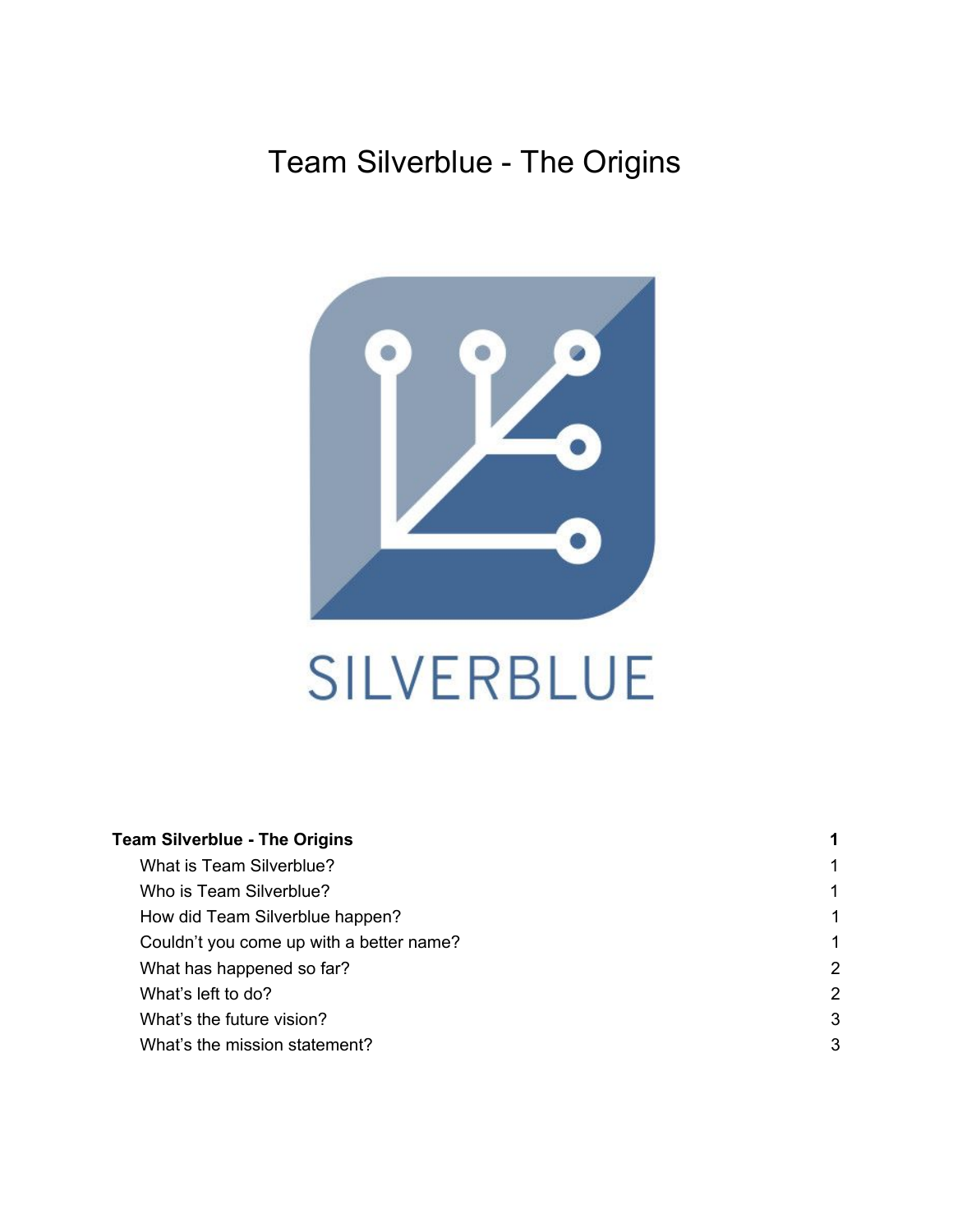# <span id="page-1-0"></span>What is Team Silverblue?

Team Silverblue is an initiative around an overarching developer desktop story, starting with what was previously known as Fedora Atomic Workstation. The descriptive name for this product is **image-mode container-based Fedora Workstation based on rpm-ostree**, which is clear but terrible for branding. Therefore, we call it Team Silverblue.

The long-term goal for this effort is to transform Fedora Workstation into an image-based system where applications are separate from the OS and updates are atomic. Red Hat engineers have built most of the pieces for this new desktop over the last few years: OSTree, flatpak, flathub, rpm-ostree, gnome-software. Endless has already gotten there with Endless OS and delivers what we are envisioning.

Fedora Atomic Workstation (FAW) was in stealth mode as part of Project Atomic and used by only a few people, mostly within the Project Atomic team. It has been classified as hobby or side project.

The image mode is a good fit for the main Workstation use case that is being promoted here: a container-focused developer desktop. It also enables scenarios that require frequent rollback, such as classrooms and exams, and is good for testing.

Team Silverblue is a Fedora initiative that needed to work fast in order to not lose the current upward momentum - the plan is to fully integrate into the Fedora space by Fedora 30 (circa May 2019) at the latest. It might then be called Fedora Silverblue in case the branding takes off or simply Fedora Desktop.

There is a side benefit of drawing in current non-Fedora users to Fedora. As soon as it's feasible, it will be on the Fedora website and integrated properly (possibly F29).

<span id="page-1-1"></span>Read on for more details.

### Who is Team Silverblue?

Team Silverblue was born out of several discussions around Fedora Atomic Workstation. Sanja Bonic saw this as a good way to promote Project Atomic - which worked. We have doubled the number of IRC users (up to 300) within a few weeks after devconf.cz, we have people asking questions on the mailing list and receive positive feedback specifically about the Workstation mainly due to the talks and subsequent blog posts on gnome.org by Matthias Clasen.

Team Silverblue was previously Fedora Atomic Workstation and the SIG for it under Fedora was initiated by **Owen Taylor**, **Matthias Clasen**, and **Sanja Bonic**. Colin Walters had an advisory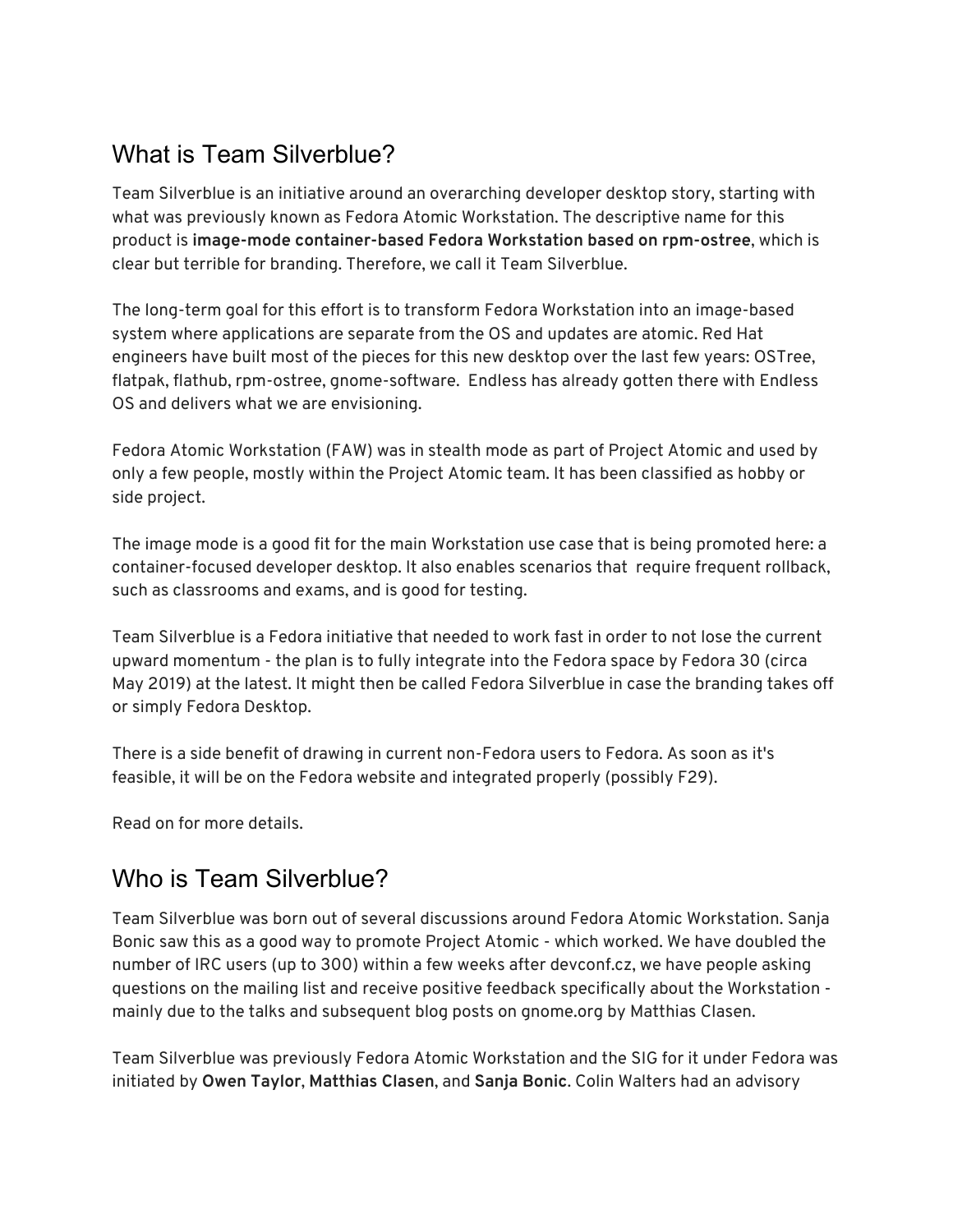function during the SIG creation. Other regular participants in the SIG meetings include Kalev Lember, Micah Abbott, Dusty Mabe, and Stephen Milner.

# <span id="page-2-0"></span>How did Team Silverblue happen?

Several people from the Project Atomic side and the desktop team gave presentations about rpm-ostree, flatpak and image-based OSs like Atomic Workstation at devconf.cz 2018, and we realized that the time is right to push Atomic Workstation. Owen, Sanja and Matthias had a hallway meeting and started the FAW SIG. It has met bi-weekly since then.

### <span id="page-2-1"></span>Couldn't you come up with a better name?

*No.*

And in more detail: Matthias and Sanja have vetted over 150 words and word combination for something suitable, starting with tree names and going to atoms, physics, nature, landscapes. Several other people have been asked to contribute. The entire process lasted for roughly 2 months, culminating in an open discussion of naming in the SIG meeting on April 16.

On April 19, Matthias and Sanja decided for the name **Team Silverblue**, because it was

- available on Twitter, GitHub, and as a .org domain
- makes sense and sounds nice within the Fedora realm (color alignment)
- opens up fun and entertaining ways to have swag (silver-blue wigs, sports jerseys with the logo on it, phrasing like "Go, Team Silverblue!", "Want to join the Team and improve Silverblue?")
- works as Fedora Silverblue or Team Silverblue without losing branding investment

# <span id="page-2-2"></span>What has happened so far?

Fedora Atomic Workstation has been a [low-priority](https://fedoraproject.org/wiki/Workstation/AtomicWorkstation) effort under the auspices of the Fedora Workstation WG for a few years. It started around F25 with Colin Walters running Atomic on his own system. While the FAW effort is under the Workstation WG, the actual building and hosting is done under Project Atomic, parallel to Fedora Atomic Host (FAH). The ultimate goal of this effort always was to create an image-based variant of the Workstation that is at feature-parity and better suited for certain use cases than the traditional variant.

Until the end of 2017, the desktop team slowly completed necessary pieces for the vision of an immutable image-based OS with independent applications: Wayland, flatpak, and rpm-ostree support in GNOME Software, etc. During the same time, Project Atomic has added new features like package layering to rpm-ostree and added rpm-ostree support to anaconda.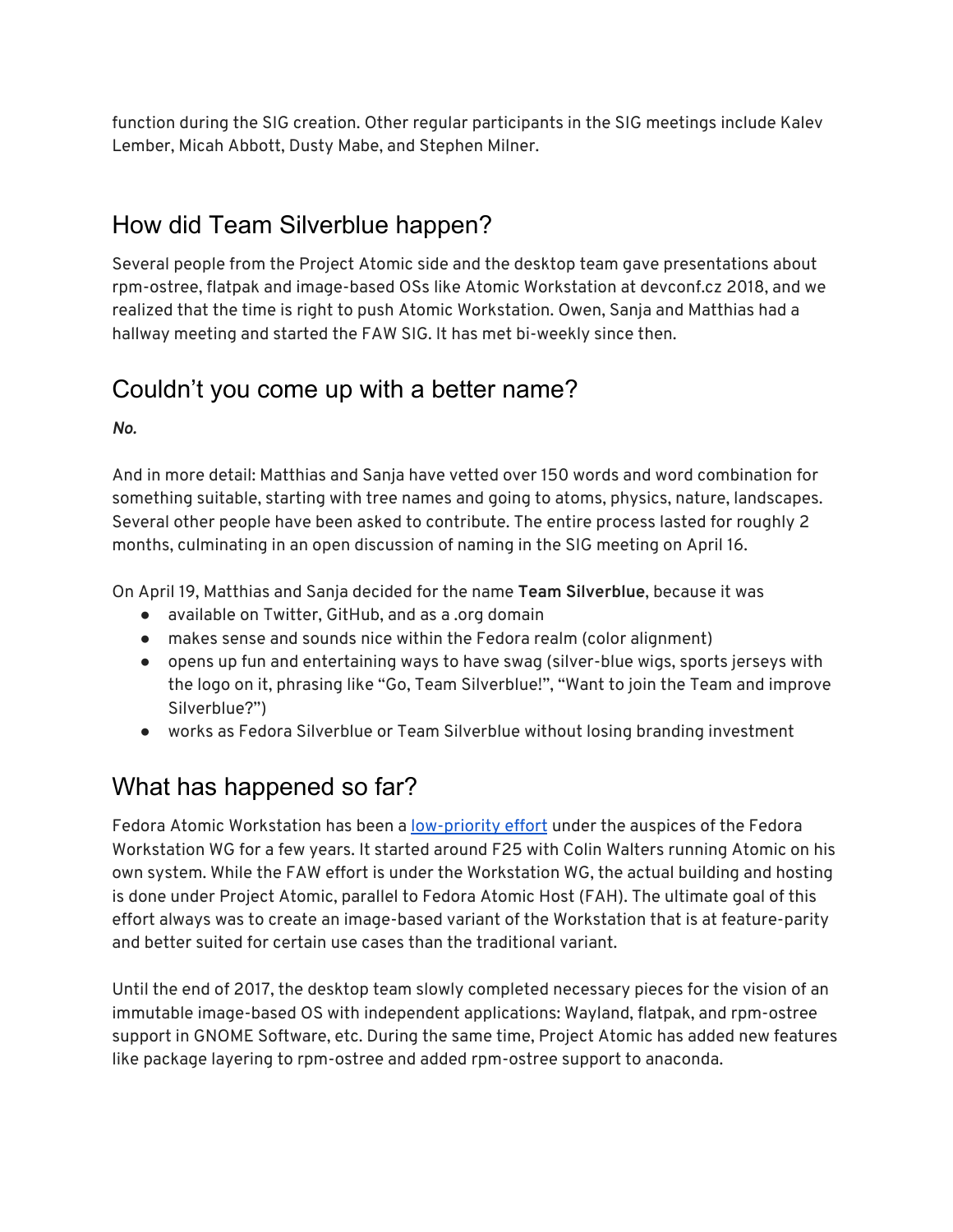At DevConf 2018, Sanja, Matthias, and Owen started the Atomic Workstation SIG to formalize this effort. We announced the SIG on both the atomic and desktop mailing lists, inviting participants. The SIG has been meeting bi-weekly since then and has established an issue tracker. Several other people are participating regularly.

After DevConf, Matthias started an ongoing series of blog posts about FAW topics from a user perspective. We've used these posts to generate interest in FAW and Project Atomic in general, by retweeting them from @projectatomic.

After FOSDEM, we learned of the CoreOS acquisition. Since it was foreseeable that Atomic Workstation as such cannot coexist with a system specifically tailored towards OpenShift and Tectonic, naming a new modern thing after whatever comes next and might be different, is suboptimal for branding, we decided very soon after the acquisition announcement that a new name is needed. Some options that were discussed included a completely separate project, a Fedora spin, a Fedora remix, or a not fully formalized other initiative under the Fedora umbrella.

At the same time, we were aiming for a more marketable personality than FAW - a better name, a logo and a nice website. Sanja, Matthias and Owen had some initial branding discussions with Colin, Allan Day, and Jakub Steiner. Some of these initial discussions also crossed lines with the ongoing internal CoreOS discussions.



The name search was made public in the SIG meeting on April 16, and shortly thereafter, Sanja and Matthias settled on the Team Silverblue name. Since then, we have initiated the legal vetting of the name and started to put in place Twitter, GitHub, a website and a logo for this project. We've agreed with Matthew Miller to position this effort as part of the Fedora family in the form of a Fedora initiative.